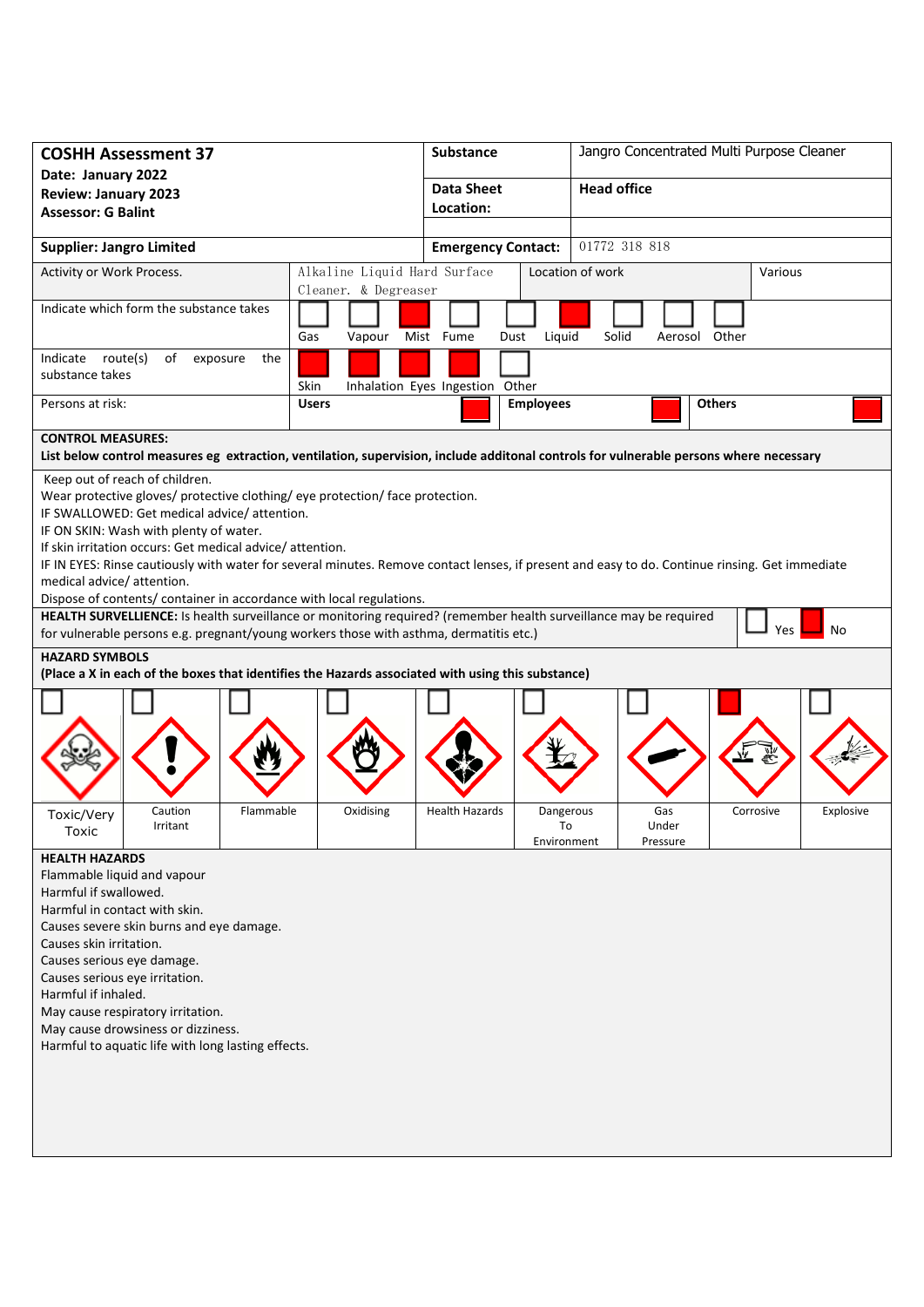|                                                                                                                                                                                           | PERSONAL PROTECTIVE EQUIPMENT<br>(Place a X in each of the boxes for mandatory PPE/RPE)                                                                     |                                                                                                                                                                             |                |              |          |        |  |  |
|-------------------------------------------------------------------------------------------------------------------------------------------------------------------------------------------|-------------------------------------------------------------------------------------------------------------------------------------------------------------|-----------------------------------------------------------------------------------------------------------------------------------------------------------------------------|----------------|--------------|----------|--------|--|--|
|                                                                                                                                                                                           |                                                                                                                                                             |                                                                                                                                                                             |                |              |          |        |  |  |
|                                                                                                                                                                                           |                                                                                                                                                             |                                                                                                                                                                             |                |              |          |        |  |  |
|                                                                                                                                                                                           |                                                                                                                                                             |                                                                                                                                                                             |                |              |          |        |  |  |
| Dust mask                                                                                                                                                                                 | Respirator                                                                                                                                                  | Visor                                                                                                                                                                       | Eye Protection | <b>Boots</b> | Overalls | Gloves |  |  |
| <b>FIRST AID MEASURES</b>                                                                                                                                                                 |                                                                                                                                                             |                                                                                                                                                                             |                |              |          |        |  |  |
| <b>First aid</b>                                                                                                                                                                          |                                                                                                                                                             |                                                                                                                                                                             |                |              |          |        |  |  |
| Eye contact                                                                                                                                                                               | Remove contact lenses, irrigate copiously with clean, fresh water, holding the<br>eyelids apart for at least 15 minutes and seek immediate medical advice.  |                                                                                                                                                                             |                |              |          |        |  |  |
| Skin contact                                                                                                                                                                              |                                                                                                                                                             | Remove contaminated clothing and shoes. Wash skin thoroughly with<br>water. Do NOT use solvents or thinners. Get medical attention if irritation persists after<br>washing. |                |              |          |        |  |  |
| Inhalation                                                                                                                                                                                | If spray/mist has been inhaled, proceed as follows. Move affected person to fresh air and<br>keep warm and at rest in a position comfortable for breathing. |                                                                                                                                                                             |                |              |          |        |  |  |
| Ingestion                                                                                                                                                                                 | Do NOT induce vomiting. Give plenty of water to drink. Get medical attention.                                                                               |                                                                                                                                                                             |                |              |          |        |  |  |
|                                                                                                                                                                                           |                                                                                                                                                             |                                                                                                                                                                             |                |              |          |        |  |  |
| FIRE MEASURES (Place a X in each of the boxes that can be used with this COSHH Substance)<br>THE PRODUCT IS NOT FLAMMABLE. USE FIRE EXTINGUISHING MEDIA SUITABLE FOR THE SURROUNDING FIRE |                                                                                                                                                             |                                                                                                                                                                             |                |              |          |        |  |  |
|                                                                                                                                                                                           |                                                                                                                                                             |                                                                                                                                                                             |                |              |          |        |  |  |
|                                                                                                                                                                                           |                                                                                                                                                             |                                                                                                                                                                             |                |              |          |        |  |  |
|                                                                                                                                                                                           |                                                                                                                                                             |                                                                                                                                                                             |                |              |          |        |  |  |

## **DO NOT USE WATER JET**

CO2 Water Foam Powder Fire Blanket

Storage

Observe label precautions. Keep only in the original container in a cool, well-ventilated place. Store away from the following materials: Oxidising materials. Prevent unauthorised access.

Environment